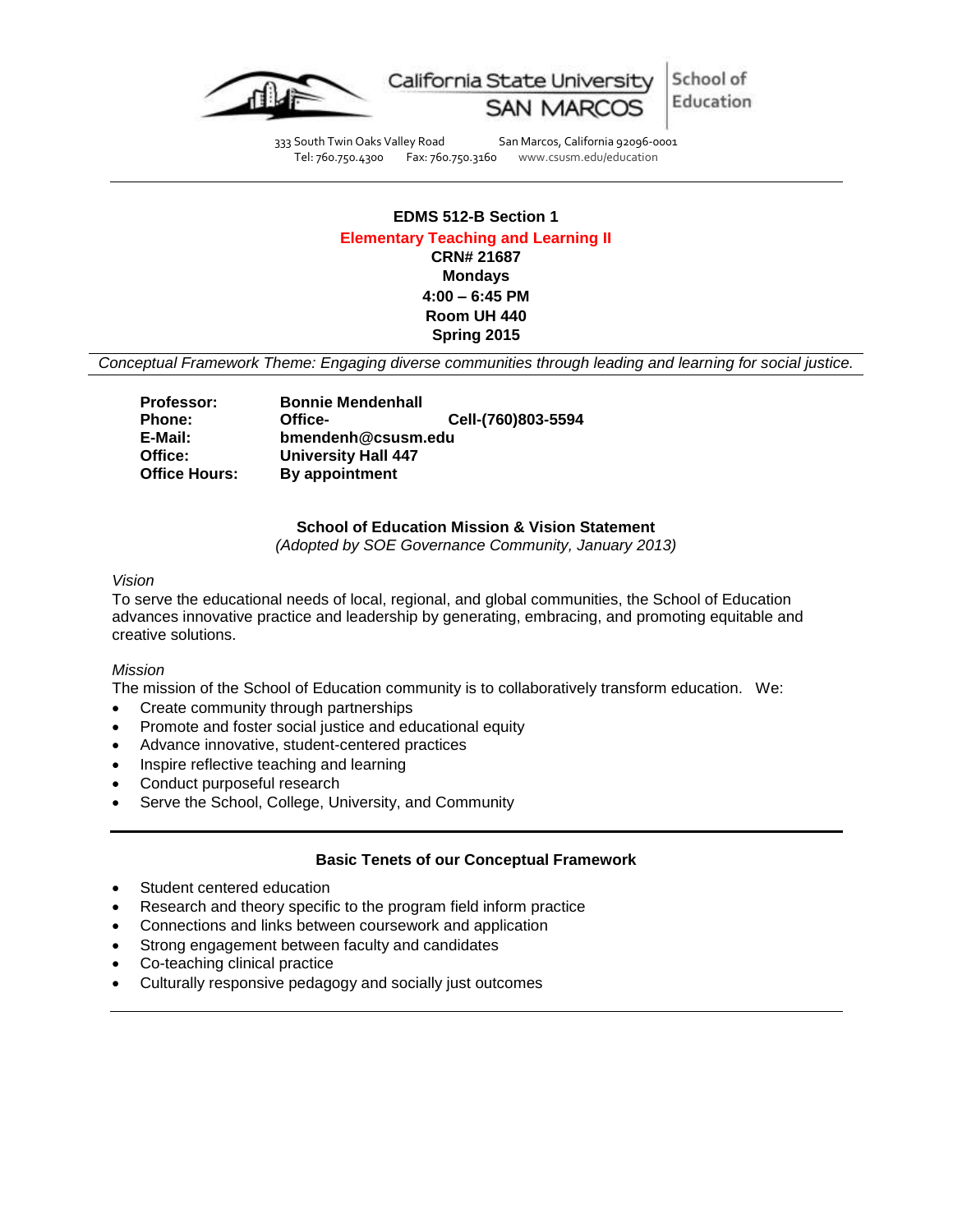## **COURSE DESCRIPTION**

This course requires participation in public schools and other education-related contexts. This course is designed:

- to extend pre-service candidates' understandings about numerous philosophies of teaching and learning;
- to inform pre-service candidates about key concepts and procedures as they relate to students learning English and students with special education labels;
- to encourage further infusion of technology into curriculums.

#### **Course Prerequisites**

Admission to the Multiple Subject/CLAD teacher Credential Program. Successful completion of EDMS 511 prior to EDMS 512

### **Course Objectives**

The purposes of this course are threefold:

- to expand pre-service candidates knowledge about general learning theories and experiences with a range of pedagogical practices;
- to enhance pre-service candidates' awareness of the multiple perspectives and learning styles that exist in diverse classrooms and other education-related settings;
- to provide a safe environment for pre-service candidates' discussion of, and experimentation with, a variety of techniques and methods of instruction.

### **Required Texts**

- Wiggins and McTighe, (2000) *Understanding by Design* Association of Supervision and Curriculum Development
- Lemov, D., (2010) *Teach Like a Champion*, Josesy Boss Teacher Publication, , San Francisco, California.
- Turnbull A., Turnbull, R. & Wehmeyer, M.L. (2010). *Exceptional lives: Special education in*  today's school (6<sup>th</sup> ed). Upper Saddle River, NJ: Pearson, Merrill Prentice Hall.

### **Authorization to Teach English Learners**

This credential program has been specifically designed to prepare teachers for the diversity of languages often encountered in California public school classrooms. The authorization to teach English learners is met through the infusion of content and experiences within the credential program, as well as additional coursework. Candidates successfully completing this program receive a credential with authorization to teach English learners. *(Approved by CCTC in SB 2042 Program Standards, August 02)*

## **STUDENT LEARNING OUTCOMES**

### **Teacher Performance Expectation (TPE) Competencies**

The course objectives, assignments, and assessments have been aligned with the CTC standards for Multiple Subject Credential. This course is designed to help teachers seeking a California teaching credential to develop the skills, knowledge, and attitudes necessary to assist schools and district in implementing effective programs for all students. The successful candidate will be able to merge theory and practice in order to realize a comprehensive and extensive educational program for all students. You will be required to formally address the following TPEs in this course:

TPE 6d – Engaging and supporting all learners (IEP Assignment)

TPE 9 – Creating & managing effective instructional time (School Context and Month Long Plan Assignments.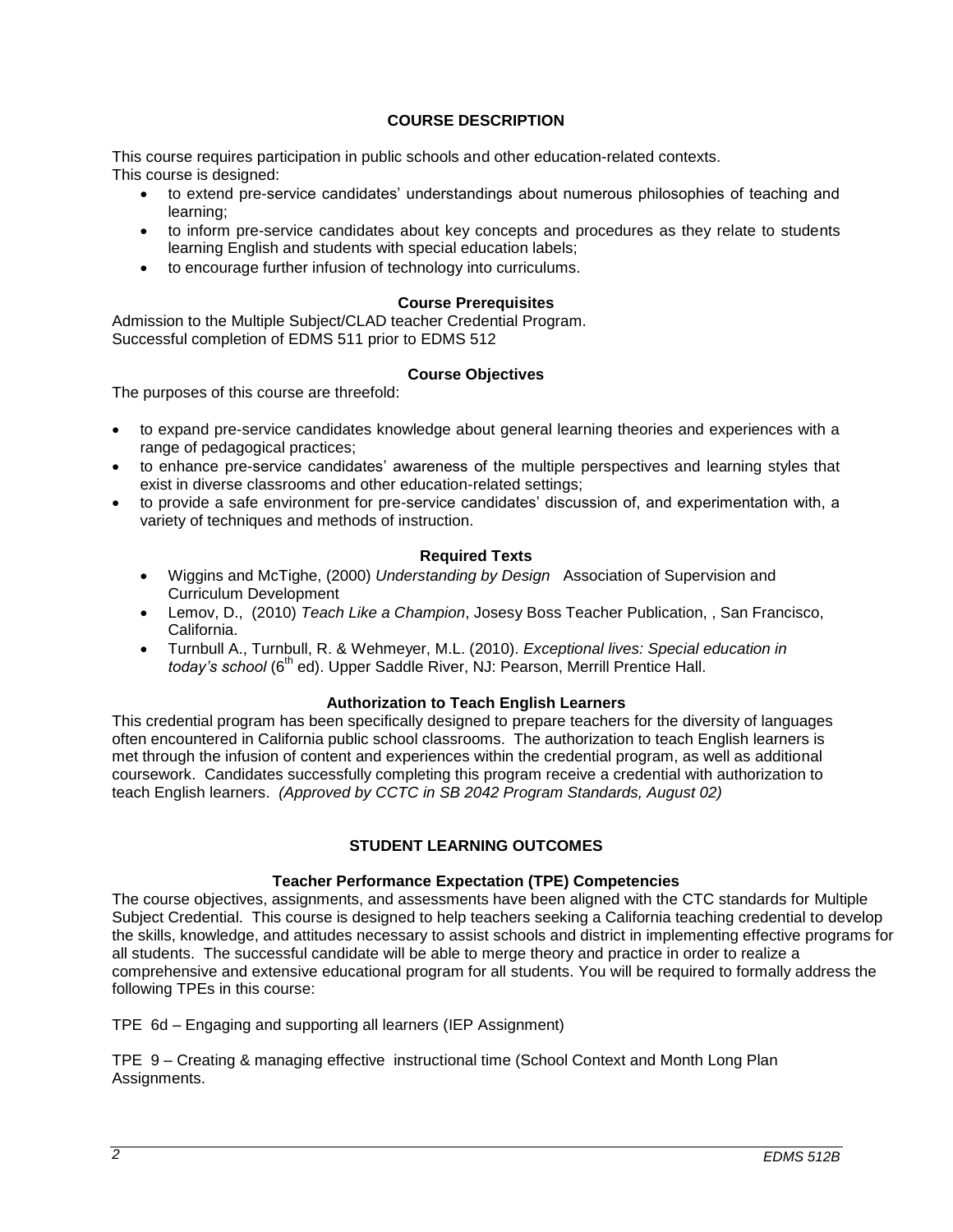## **California Teacher Performance Assessment (CalTPA)**

Beginning July 1, 2008 all California credential candidates must successfully complete a state-approved system of teacher performance assessment (TPA), to be embedded in the credential program of preparation. At CSUSM this assessment system is called the CalTPA or the TPA for short.

To assist your successful completion of the TPA, a series of informational seminars are offered over the course of the program. TPA related questions and logistical concerns are to be addressed during the seminars. Your attendance to TPA seminars will greatly contribute to your success on the assessment.

Additionally, SOE classes use common pedagogical language, lesson plans (lesson designs), and unit plans (unit designs) in order to support and ensure your success on the TPA and more importantly in your credential program.

The CalTPA Candidate Handbook, TPA seminar schedule, and other TPA support materials can be found on the SOE website: <http://www.csusm.edu/education/CalTPA/ProgramMaterialsTPA.html>

## **GENERAL CONSIDERATIONS**

### **Assessment of Professional Dispositions**

Assessing a candidate's dispositions within a professional preparation program is recognition that teaching and working with learners of all ages require not only specific content knowledge and pedagogical skills, but positive attitudes about multiple dimensions of the profession. The School of Education has identified six dispositions – social justice and equity, collaboration, critical thinking, professional ethics, reflective teaching and learning, and life-long learning—and developed an assessment rubric. For each dispositional element, there are three levels of performance - *unacceptable*, *initial target*, and *advanced target*. The description and rubric for the three levels of performance offer measurable behaviors and examples.

The assessment is designed to provide candidates with ongoing feedback for their growth in professional dispositions and includes a self-assessment by the candidate. The dispositions and rubric are presented, explained and assessed in one or more designated courses in each program as well as in clinical practice. Based upon assessment feedback candidates will compose a reflection that becomes part of the candidate's Teaching Performance Expectation portfolio. Candidates are expected to meet the level of *initial target* during the program.

### **School of Education Attendance Policy**

Due to the dynamic and interactive nature of courses in the School of Education, all candidates are expected to attend all classes and participate actively. At a minimum, candidates must attend more than 80% of class time, or s/he may not receive a passing grade for the course at the discretion of the instructor. Individual instructors may adopt more stringent attendance requirements.

Should the candidate have extenuating circumstances, s/he should contact the instructor as soon as possible. *(Adopted by the COE Governance Community, December, 1997).*

### *For this course, EDMS 512-b:*

- *Students missing more than one class session cannot earn an A or A-.*
- *Students missing more than two class sessions cannot earn a B or B+.*
- *Students missing more than three classes cannot earn a C+.*
- *Arriving late or leaving early by more than 20 minutes counts as an absence.*
- *Notifying the instructor does not constitute an excuse. All assignments must be turned in on due date even in case of an absence.*
- *Unless prior instructor approval is secured, assignments will not be accepted three class sessions after which they are due. Exceptions will be handled on a case-by-case basis, as determined by the instructor.*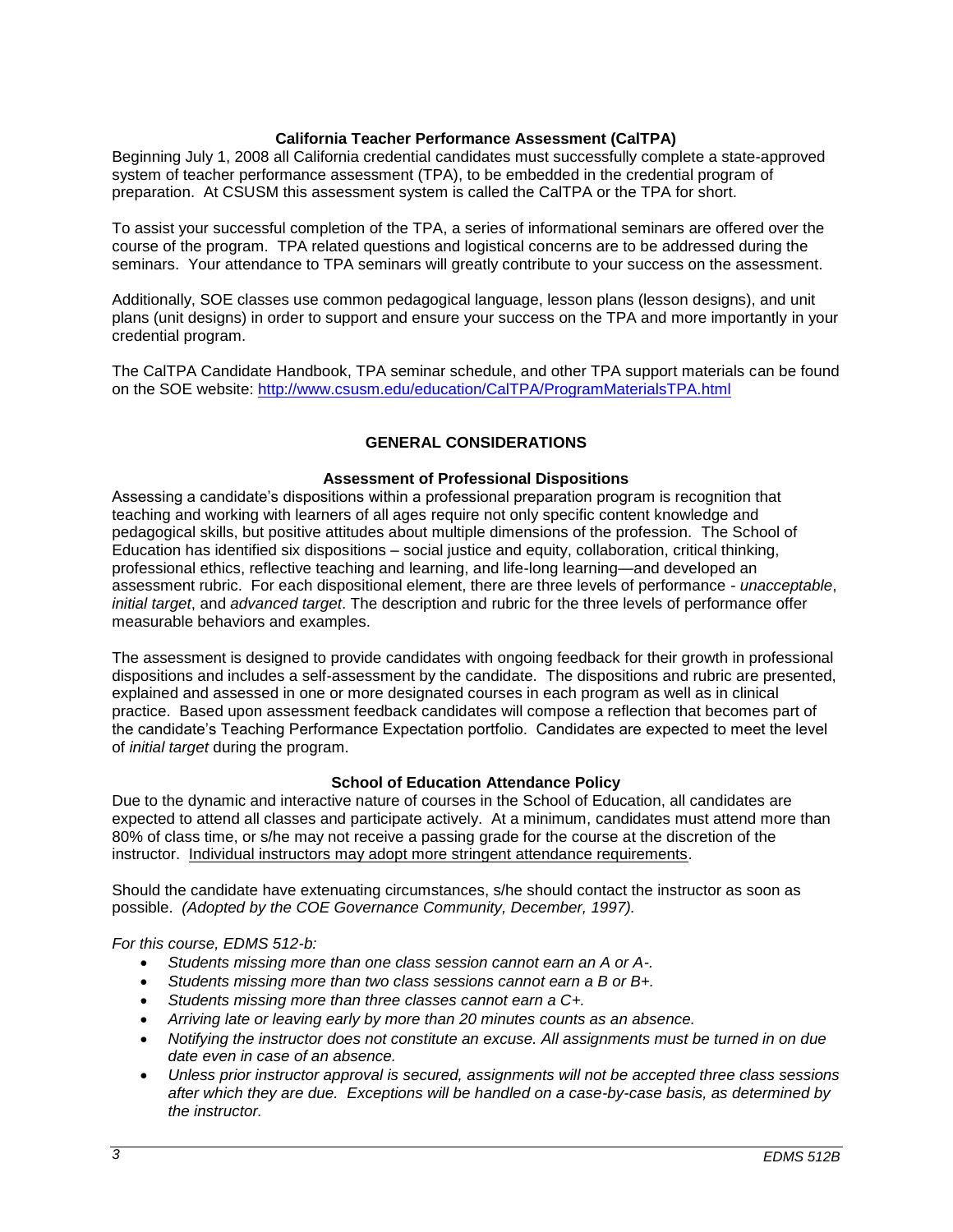### **Students with Disabilities Requiring Reasonable Accommodations**

Candidates with disabilities who require reasonable accommodations must be approved for services by providing appropriate and recent documentation to the Office of Disable Student Services (DSS). This office is located in Craven Hall 4300, and can be contacted by phone at (760) 750-4905, or TTY (760) 750-4909. Candidates authorized by DSS to receive reasonable accommodations should meet with their instructor during office hours or, in order to ensure confidentiality, in a more private setting.

## **All University Writing Requirement**

*In keeping with the All-University Writing Requirement, all 3 unit courses must have a writing component of at least 2,500 words. This will be met through completion of written assignments including: Session Reflections and Forums, School Context Inquiry Assignment, IEP Best Practices Assignment,* Assistive Devices Reflection, the IDEA Summary Project and the Month Long Plan.

## **CSUSM Academic Honesty Policy**

"Students will be expected to adhere to standards of academic honesty and integrity, as outlined in the Student Academic Honesty Policy. All written work and oral presentation assignments must be original work. All ideas/materials that are borrowed from other sources must have appropriate references to the original sources. Any quoted material should give credit to the source and be punctuated with quotation marks.

Students are responsible for honest completion of their work including examinations. There will be no tolerance for infractions. If you believe there has been an infraction by someone in the class, please bring it to the instructor's attention. The instructor reserves the right to discipline any student for academic dishonesty in accordance with the general rules and regulations of the university. Disciplinary action may include the lowering of grades and/or the assignment of a failing grade for an exam, assignment, or the class as a whole."

Incidents of Academic Dishonesty will be reported to the Dean of Students. Sanctions at the University level may include suspension or expulsion from the University.

### **Plagiarism:**

As an educator, it is expected that each candidate will do his/her own work, and contribute equally to group projects and processes. Plagiarism or cheating is unacceptable under any circumstances. If you are in doubt about whether your work is paraphrased or plagiarized see the Plagiarism Prevention for Students website [http://library.csusm.edu/plagiarism/index.html.](http://library.csusm.edu/plagiarism/index.html) If there are questions about academic honesty, please consult the University catalog.

### **Use of Technology**

Candidates are expected to demonstrate competency in the use of various forms of technology (i.e. word processing, electronic mail, Moodle, use of the Internet, and/or multimedia presentations). Specific requirements for course assignments with regard to technology are at the discretion of the instructor. Keep a digital copy of all assignments for use in your teaching portfolio. All assignments will be submitted online, and some will be submitted in hard copy as well. Details will be given in class.

## **Electronic Communication Protocol**

Electronic correspondence is a part of your professional interactions. If you need to contact the instructor, e-mail is often the easiest way to do so. It is my intention to respond to all received e-mails in a timely manner. Please be reminded that e-mail and on-line discussions are a very specific form of communication, with their own nuances and etiquette. For instance, electronic messages sent in all upper case (or lower case) letters, major typos, or slang, often communicate more than the sender originally intended. With that said, please be mindful of all e-mail and on-line discussion messages you send to your colleagues, to faculty members in the School of Education, or to persons within the greater educational community. All electronic messages should be crafted with professionalism and care.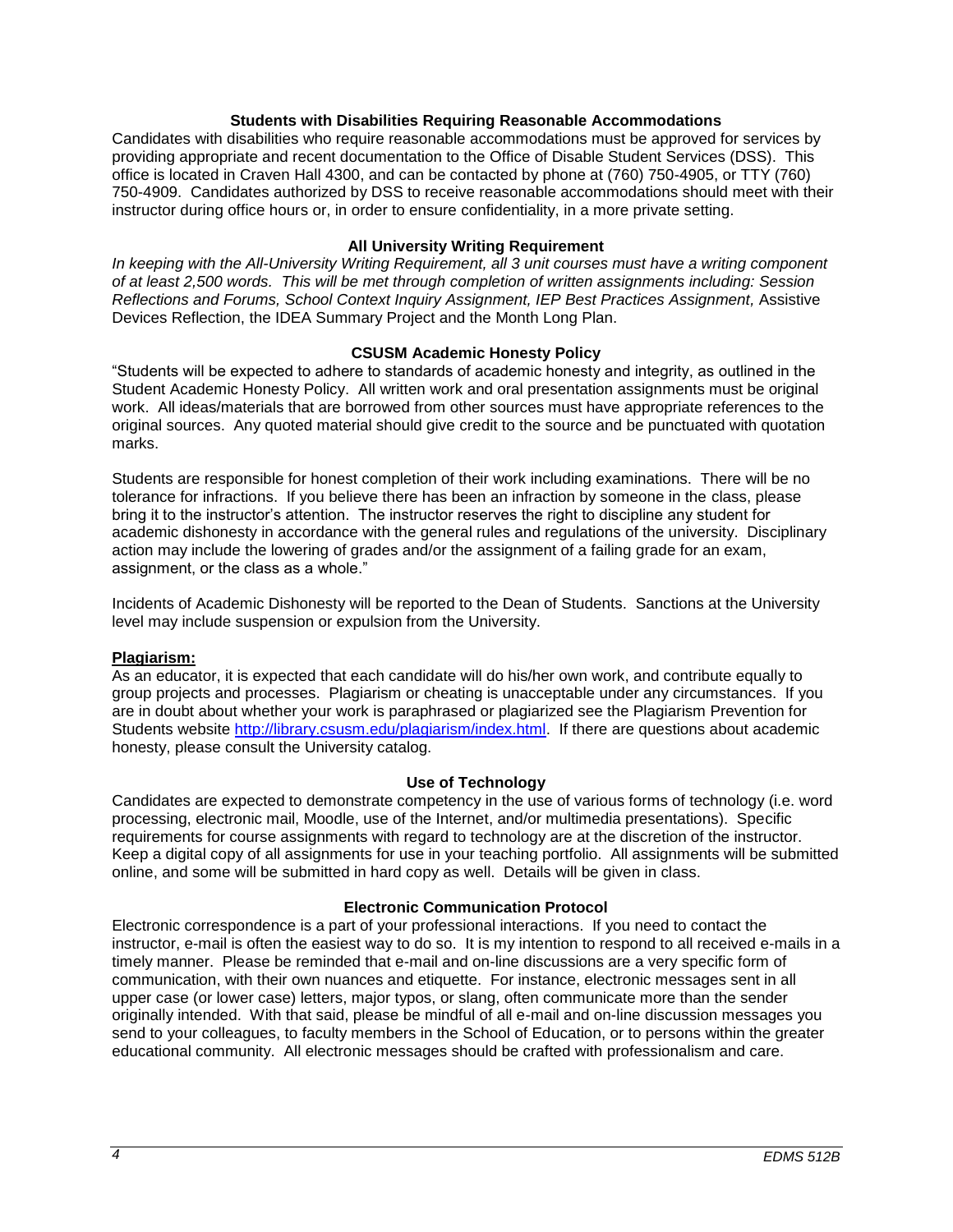Things to consider:

- Would I say in person what this electronic message specifically says?
- How could this message be misconstrued?
- Does this message represent my highest self?
- Am I sending this electronic message to avoid a face-to-face conversation?

In addition, if there is ever a concern with an electronic message sent to you, please talk with the author in person in order to correct any confusion.

#### **Electronic Submissions of Assignments**

**This course is paperless**. All assignments are to be turned into the Moodle shell (a.k.a. Cougar Course) on time. Points will be deducted for late submissions as the work you do is essential to the discussions conducted in this course. Make sure you turn in the assignments in Word, 12 font, in Times New Roman.

## **COURSE REQUIREMENTS**

### **512- B Course Assignments**

| <b>Total</b>                         | 1000 points |
|--------------------------------------|-------------|
| Attendance/Participation             | 75 points   |
| Month Long Plan                      | 150 points  |
| <b>Yearlong Grid Activity</b>        | 125 points  |
| <b>Assistive Devices Reflection</b>  | 125 points  |
| <b>IDEA Summary Project</b>          | 125 points  |
| <b>IEP Best Practices Assignment</b> | 100 points  |
| <b>School Context Inquiry</b>        | 75 points   |
| Peer Teaching Demonstration          | 100 points  |
| Session Reflections and Forums       | 125 points  |
|                                      |             |

### **Grading Standards**

## **All students will come prepared to class; readings and homework assignments are listed Assignment Schedule posted on the course Moodle on the dates on which they are due.**

All required work is expected to be on time. One grade level will be deducted for each class meeting for which it is late (e.g., an "A" assignment that is submitted one class session late will be marked down to a "B"). Unless prior instructor approval is secured, assignments will not be accepted three class sessions after which they are due. Exceptions will be handled on a case-by-case basis, as determined by the instructor.

It is expected that students will proofread and edit their assignments prior to submission. Students will ensure that the text is error-free (grammar, spelling), and ideas are logically and concisely presented. The assignment's grade will be negatively affected as a result of this oversight. Each written assignment will be graded approximately 80% on content and context (detail, logic, synthesis of information, depth of analysis, etc.), and 20% on mechanics (grammar, syntax, spelling, format, uniformity of citation, etc.). All citations, where appropriate, will use American Psychological Association (APA) format. Consult American Psychological Association (APA) Manual, 5<sup>th</sup> edition for citation guidance.

Grading will also include a component of "professional demeanor." Students will conduct themselves in ways that are generally expected of those who are entering the education profession. This includes but is not limited to:

- On-time arrival to all class sessions;
- Advance preparation of readings and timely submission of assignments;
- Respectful participation in all settings (e.g., whole group, small group, in/outside of class)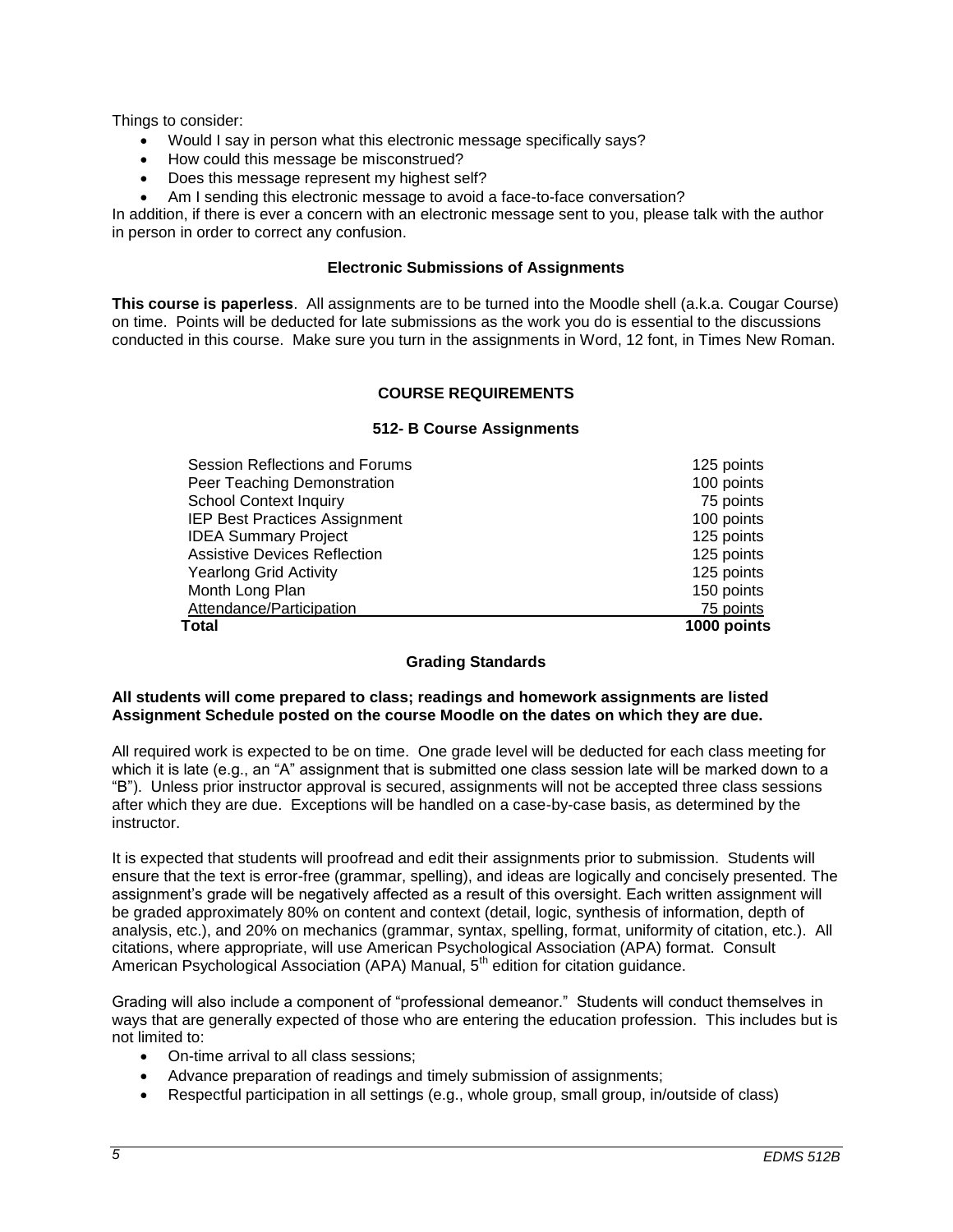## **Participation**

You will be graded on your classroom participation. It is an expectation that you will behave in a professional manner. This will require that you approach your instructor, school personnel, and colleagues in a respectful manner that emphasizes problem solving. Your full attendance means you are not distracted by electronic equipment. As a rule, cell phones should be turned off or to the vibrate mode during class. Laptop computers are essential to the process of our learning; however, it is expected that all students will avoid recreational use of computers during class and that laptops will be put away at the request of the instructor. Of course, participation all includes the extent to which you participate in class discussion, how you interact with colleagues, and that you submit all discussion forums and session reflections on time.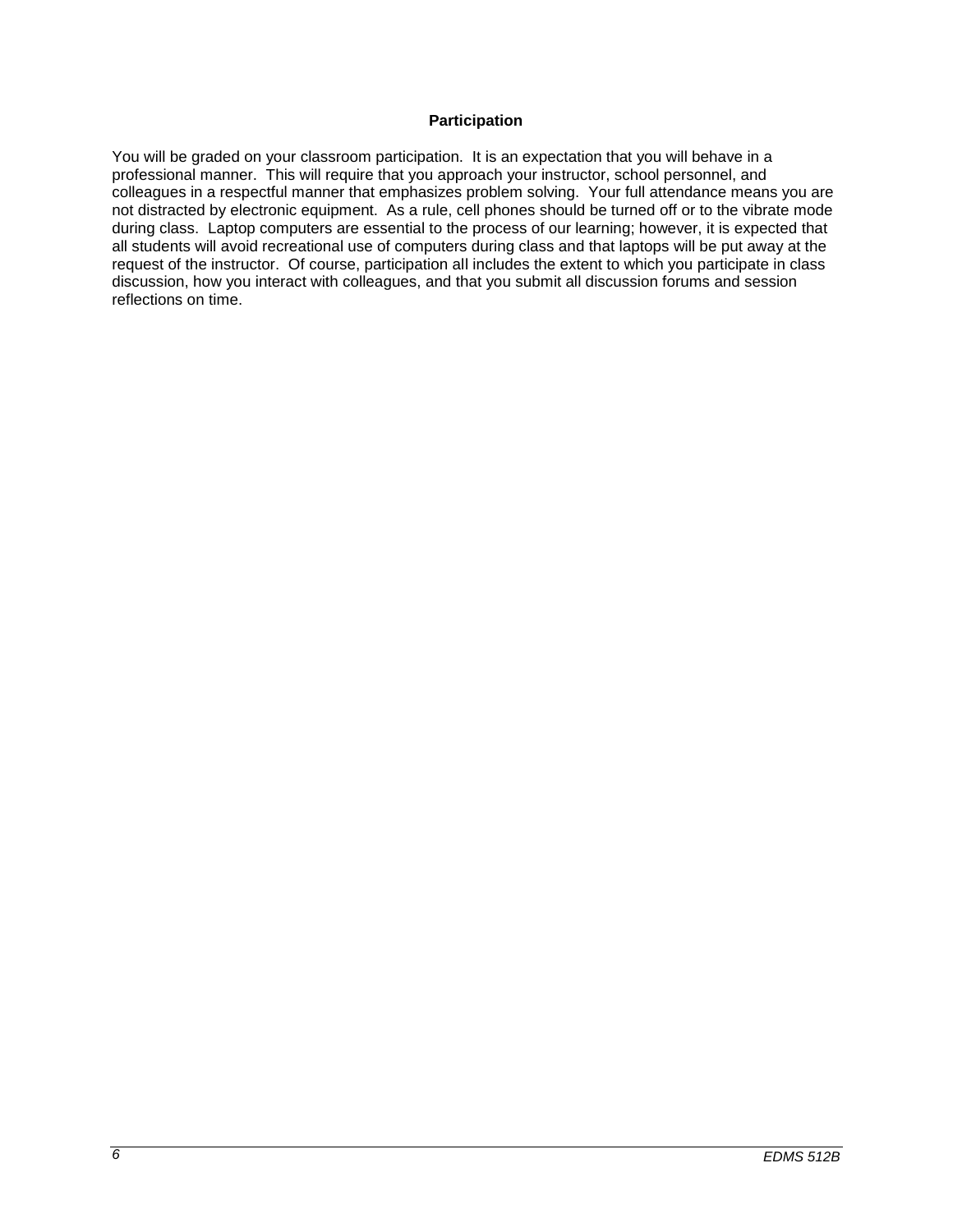|                |             | יוובוטטבבוטטטונטב טט ובווז                                                                                                                               |                                                                                                                                              |
|----------------|-------------|----------------------------------------------------------------------------------------------------------------------------------------------------------|----------------------------------------------------------------------------------------------------------------------------------------------|
| <b>WEE</b>     | <b>DATE</b> | <b>Topic</b>                                                                                                                                             | <b>Assignments and Due Dtes</b>                                                                                                              |
|                | 1/2         | <b>NO Class, MLK Day</b>                                                                                                                                 |                                                                                                                                              |
| $\overline{1}$ | 1/26        | Introduction to course<br><b>Lesson Plans revisited</b><br><b>School Context Inquiry</b><br><b>Independent Reading and Journal</b><br><b>Assignments</b> | Assignments<br>First Forum: Due Jan 30 (your Forum<br>Post) and Feb 1 (Your comments to<br>three others)<br>Read: Wiggins' chapter 2 & 3 and |
|                |             |                                                                                                                                                          | Wiggins Chapters 4 & 6 to prepare for<br>Forum Assignments                                                                                   |
|                |             |                                                                                                                                                          | Forum for Wiggins Ch. 2 & 3: Due Feb<br>6 (Your Post) and Feb 8 (Your<br>comments to three others)                                           |
|                |             |                                                                                                                                                          | Forum for Wiggins Ch. 4 & 6: Due Feb<br>13 (Your Post) and Feb 16 (Your<br>comments to three others)                                         |
|                |             |                                                                                                                                                          | Begin Working on: School Context<br>Inquiry- Due MAR 8                                                                                       |
| $\overline{2}$ | 2/2         | Assessment-                                                                                                                                              | <b>READING and FORUM ASSIGNMENTS</b>                                                                                                         |
|                |             | <b>Co-Teaching</b><br><b>Peer Presentation Assignments</b>                                                                                               | <b>FROM ABOVE</b><br>New: Read: TLC pages 263-270 for PTA                                                                                    |
|                |             | <b>Independent Reading and Journal</b>                                                                                                                   | Due Feb 9                                                                                                                                    |
|                |             | <b>Assignments</b>                                                                                                                                       | New: Read: Draft Co-teaching: Villa                                                                                                          |
|                |             |                                                                                                                                                          | Chapter 1 and Complete the Co-Teaching<br>Forum DUE Feb 6 (Your Post) and Feb                                                                |
|                |             |                                                                                                                                                          | 8 (Your comments to three others)                                                                                                            |
|                |             |                                                                                                                                                          | <b>Continue Working on School Context</b><br>Inquiry- Due MAR 8                                                                              |
| 3              | 2/9         | PTA-Decoding-TLC pages 263-270                                                                                                                           | <b>NEW:</b> Respond to Instruction and                                                                                                       |
|                |             | <b>Classroom and Instructional</b>                                                                                                                       | <b>Management Forum Due Feb 13 (Your</b>                                                                                                     |
|                |             | <b>Management</b>                                                                                                                                        | Post) and Feb 15 (Your comments to                                                                                                           |
|                |             | <b>Classroom management Forum</b>                                                                                                                        | three others)<br>New Read: PTA-Vocabulary - TLC pages                                                                                        |
|                |             |                                                                                                                                                          | 271-276 Due FEB 16                                                                                                                           |
|                |             |                                                                                                                                                          | New: Read: Wiggins Ch 6- Think like an                                                                                                       |
|                |             |                                                                                                                                                          | Assessor (Class Activity based on this<br>Chapter Next Week.)                                                                                |
|                |             |                                                                                                                                                          | Continue Working on School Context                                                                                                           |
|                |             |                                                                                                                                                          | Inquiry- Due MAR 8                                                                                                                           |
| 4              | 2/16        | PTA-Vocabulary - TLC pages 271-276                                                                                                                       | Respond to Assessment 4 Square Forum                                                                                                         |
|                |             | <b>Teaching and learning-</b><br><b>Assessment</b>                                                                                                       | Due Feb 20 (Your Post) and Feb 22<br>(Your comments to three others)                                                                         |
|                |             | 4-Square Assessment Forum                                                                                                                                | Read: PTA-Vocabulary - TLC pages 276-                                                                                                        |
|                |             |                                                                                                                                                          | 280 Due Sept 23                                                                                                                              |
|                |             |                                                                                                                                                          | <b>Continue Working on School Context</b>                                                                                                    |
|                |             |                                                                                                                                                          | Inquiry- Due MAR 8                                                                                                                           |

# **SCHEDULE/COURSE OUTLINE**